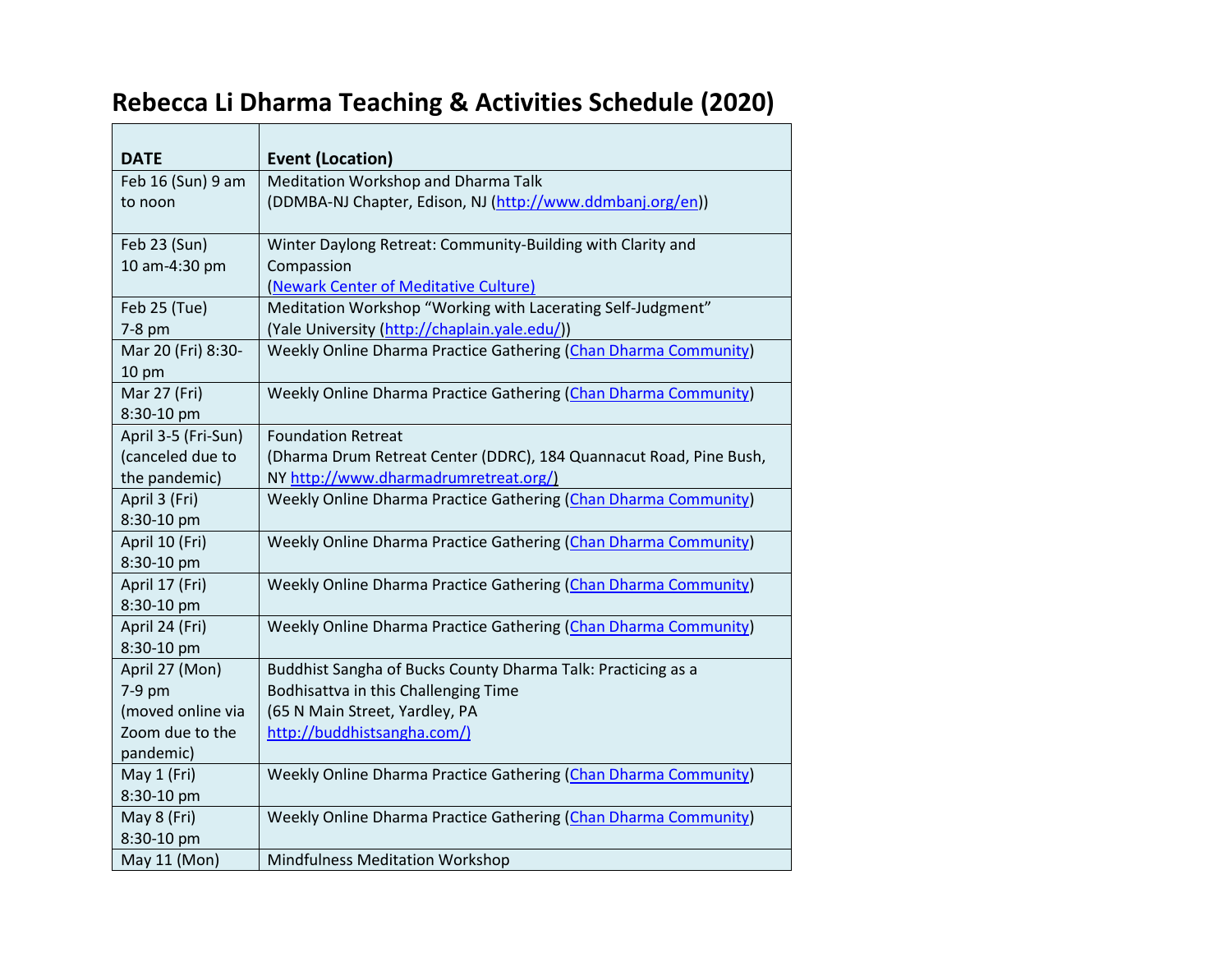| 1-1:45 pm           | (Rubin Museum of Arts                                                   |
|---------------------|-------------------------------------------------------------------------|
| (canceled due to    | (http://rubinmuseum.org/events/series/mindfulness-meditation))          |
| the pandemic)       |                                                                         |
| May 15 (Fri)        | Weekly Online Dharma Practice Gathering (Chan Dharma Community)         |
| 8:30-10 pm          |                                                                         |
| May 17 (Sun)        | Meditation Workshop and Dharma Talk                                     |
| 9 am to noon        | (DDMBA-NJ Chapter, Edison, NJ (http://www.ddmbanj.org/en))              |
| (canceled due to    |                                                                         |
| the pandemic)       |                                                                         |
| May 22 (Fri)        | Weekly Online Dharma Practice Gathering (Chan Dharma Community)         |
| 8:30-10 pm          |                                                                         |
| May 22 (Fri)        | <b>Unconditional Kindness in Chan Practice</b>                          |
|                     | (Mindfulness and Meditation Summit)                                     |
| (via Zoom)          |                                                                         |
| May 23 (Sat)-May    | Silent Illumination Retreat (with Simon Child)                          |
| 31 (Sun)            | (Dharma Drum Retreat Center (DDRC), 184 Quannacut Road, Pine Bush,      |
|                     | NY http://www.dharmadrumretreat.org/)                                   |
| (canceled due to    |                                                                         |
| the pandemic)       |                                                                         |
| May 29 (Fri)        | Weekly Online Dharma Practice Gathering (Chan Dharma Community)         |
| 8:30-10 pm          |                                                                         |
| May 30 (Sat)        | <b>Online One-Day Retreat</b>                                           |
| 10 am to 6 pm       | (Chan Dharma Community)                                                 |
| June 3, 10, 17 (7-8 | Living in Uncertainty with Clarity and Compassion in the Face of the    |
| pm)                 | Pandemic and Social Injustice (Newark Center for Meditative Culture)    |
| (via Zoom)          |                                                                         |
| June 29 (Mon)       | Mindfulness Meditation Workshop                                         |
| 1-1:45 pm           | (Rubin Museum of Arts                                                   |
| (canceled due to    | (http://rubinmuseum.org/events/series/mindfulness-meditation))          |
| the pandemic)       |                                                                         |
| July 31 (Fri)-      | Four-Day Chan Retreat                                                   |
| August 3 (Mon)      | (Dharma Drum Vancouver Centre, Richmond, B.C., Canada)                  |
| (canceled due to    |                                                                         |
| the pandemic)       |                                                                         |
| August 1 (Sat)      | Public Lecture: Advice from Great Masters for Living in Uncertain Times |
| (4-6 pm E.T)        | (Vancouver Chan Meditation Center)                                      |
| (via Zoom)          |                                                                         |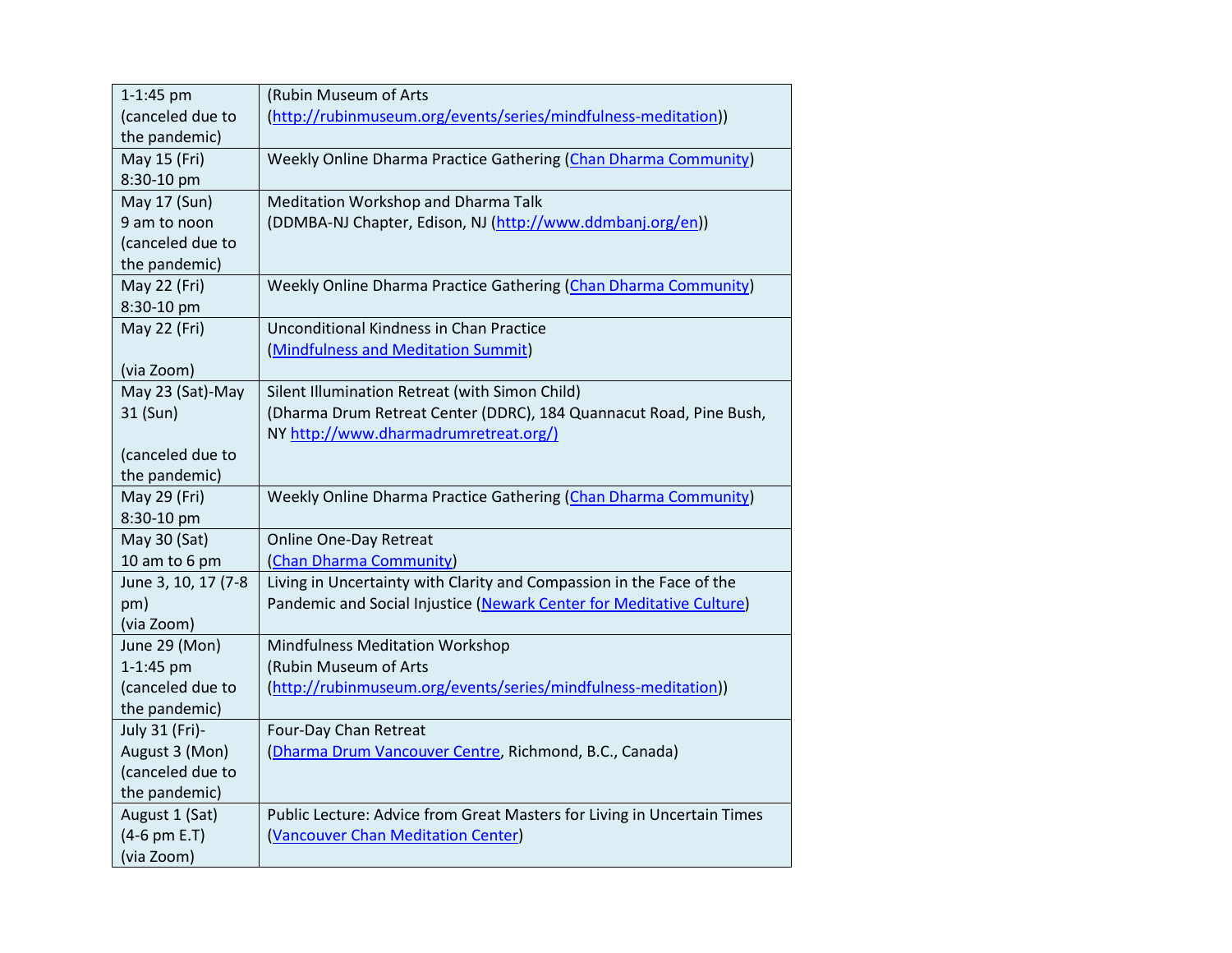| August 2 (Sun)      | <b>Online One-Day Retreat</b>                                             |
|---------------------|---------------------------------------------------------------------------|
| $(11$ am to 7 pm    | (Dharma Drum Vancouver Centre, Richmond, B.C., Canada)                    |
| E.T)                |                                                                           |
| August 5 (Wed)      | Dharma Talk and Livestream at San Francisco Zen Center                    |
| 7:30 pm             | (http://sfzc.org/calendar)                                                |
| (via Zoom)          |                                                                           |
| August 14-16 (Fri-  | Beginner's Mind Retreat                                                   |
| Sun)                | (Dharma Drum Retreat Center (DDRC), 184 Quannacut Road, Pine Bush,        |
| (canceled due to    | NY http://www.dharmadrumretreat.org/)                                     |
| the pandemic)       |                                                                           |
| August 17 (Mon)     | <b>Mindfulness Meditation Online</b>                                      |
| 1-1:45 pm           | (Rubin Museum of Arts                                                     |
|                     | (http://rubinmuseum.org/events/series/mindfulness-meditation))            |
| (via Zoom)          |                                                                           |
| October 9-14 (Fri-  | Western Zen Retreat (with Simon Child and Fiona Nuttall)                  |
| Wed)                | (Dharma Drum Retreat Center (DDRC), 184 Quannacut Road, Pine Bush,        |
|                     | NY http://www.dharmadrumretreat.org/)                                     |
| (canceled due to    |                                                                           |
| the pandemic)       |                                                                           |
| Nov. 1 (Sun) 9 am   | Meditation Workshop and Dharma Talk                                       |
| to noon             | (DDMBA-NJ Chapter, Edison, NJ (http://www.ddmbanj.org/en))                |
|                     |                                                                           |
| (Limited capacity;  |                                                                           |
| Registration        |                                                                           |
| required)           |                                                                           |
| Nov. 6 (Fri. 1-6    | Two-day course: Spiritual Practice for the Social Good: Cultivating Clear |
| pm), Nov. 7 (Sat. 9 | Awareness of Invisible Group Dynamics through Chan Practice (Union        |
| $am-5$ pm)          | Theological Seminary, 3041 Broadway at 121st Street, New York, NY         |
|                     | 10027; inquire at online@uts.columbia.edu                                 |
| (postponed due to   |                                                                           |
| the pandemic)       |                                                                           |
| Nov. 22 (Sun)       | Online One-Day Retreat                                                    |
| $(11$ am to 7 pm    | (Dharma Drum Vancouver Centre, Richmond, B.C., Canada)                    |
| E.T)                |                                                                           |
| Nov. 23 (Mon)       | <b>Mindfulness Meditation Online</b>                                      |
| $(1-1:45$ pm E.T.)  | (Rubin Museum of Arts                                                     |
|                     | (http://rubinmuseum.org/events/series/mindfulness-meditation))            |